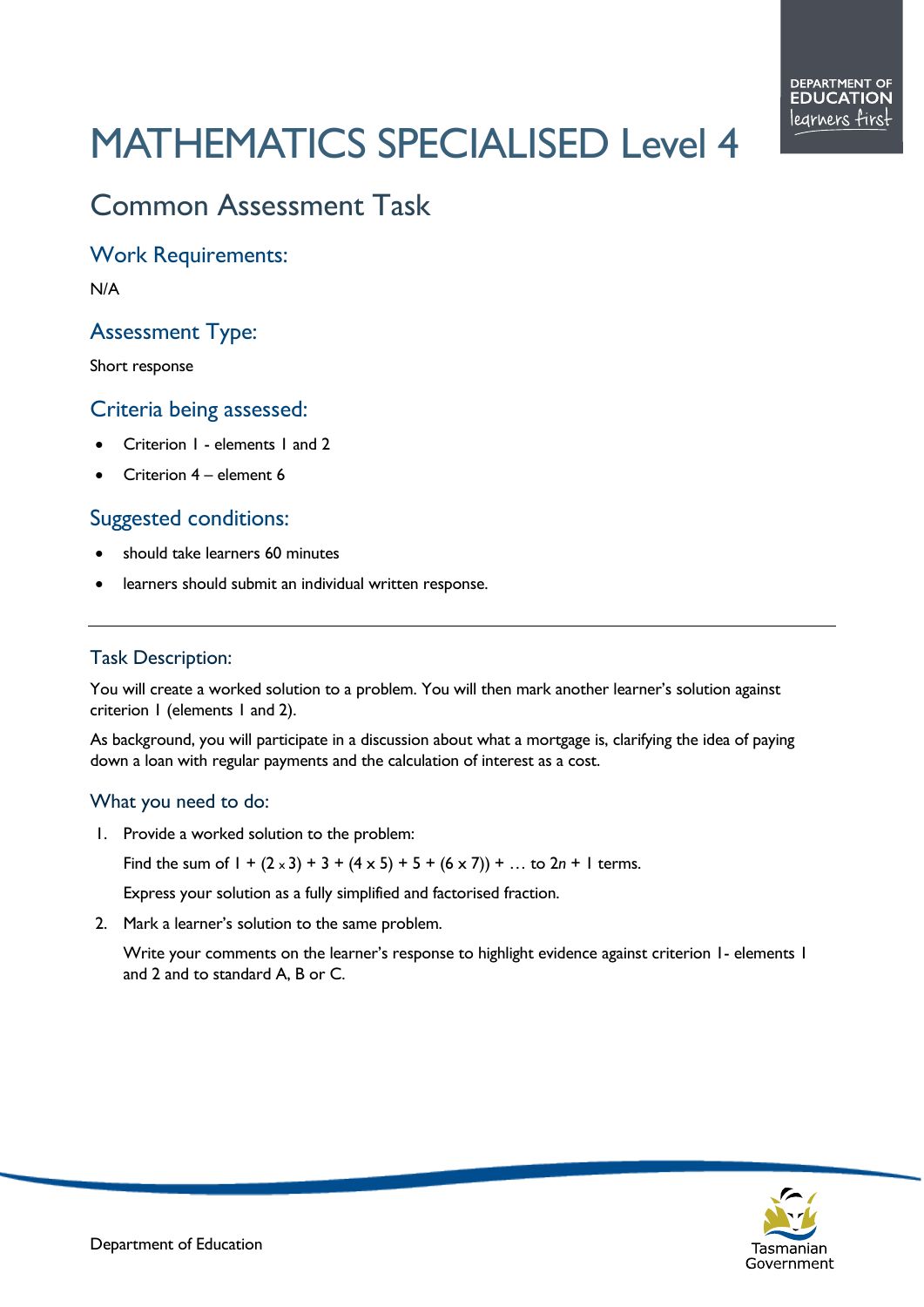#### **Criterion 1: communicate mathematical ideas and information**

The learner:

| <b>Rating A</b>                                                                                                       | <b>Rating B</b>                                                                                            | <b>Rating C</b>                                                                                                             |
|-----------------------------------------------------------------------------------------------------------------------|------------------------------------------------------------------------------------------------------------|-----------------------------------------------------------------------------------------------------------------------------|
| presents work that conveys<br>a logical line of reasoning<br>that has been followed<br>between question and<br>answer | presents work that conveys<br>a line of reasoning that has<br>been followed between<br>question and answer | presents work that shows<br>some of the mathematical<br>processes that have been<br>followed between question<br>and answer |
| consistently uses<br>mathematical conventions<br>and symbols correctly                                                | generally uses mathematical<br>conventions and symbols<br>correctly                                        | uses mathematical conventions<br>and symbols (There may be<br>some errors or omissions in<br>doing so.)                     |

#### **Learner response to the problem for you to mark.**

 $Q4/7(2x3)+3+(4x5)+5+(6x7)+7+(8x9)$  to  $2n+1$ <br>Terms. Splitting gives us<br>It3+5+7 to n+1 terms + (2x3)+ (4x5)+ (6x7) Pattern 2r -1<br>
Pattern 2r -1<br>  $\sum 2r - 1$ <br>  $\sum 4r^2 + 3r$  $2\sum r - \sum 1$   $4\sum r^2 + 2\sum r$  $\frac{2(n+1)(n+2)}{2} - \frac{n+1}{2} = \frac{4n(n+1)(n+2) + 2n(n+1)}{6}$  $(n+1)(2n+1)$  4n(n+1)(n+2)+6n(n+1)<br>2 6  $\frac{3(n+1)(n+1)}{6}$  2n (n+1)(4n+5)  $(n+1)\left[3(n+1)+2n(4n+5)\right]$ =  $(n+1)\sqrt{3n+3} + 6n^{2} + (On)$  $=(n+1)(8n^2+13n+3)$